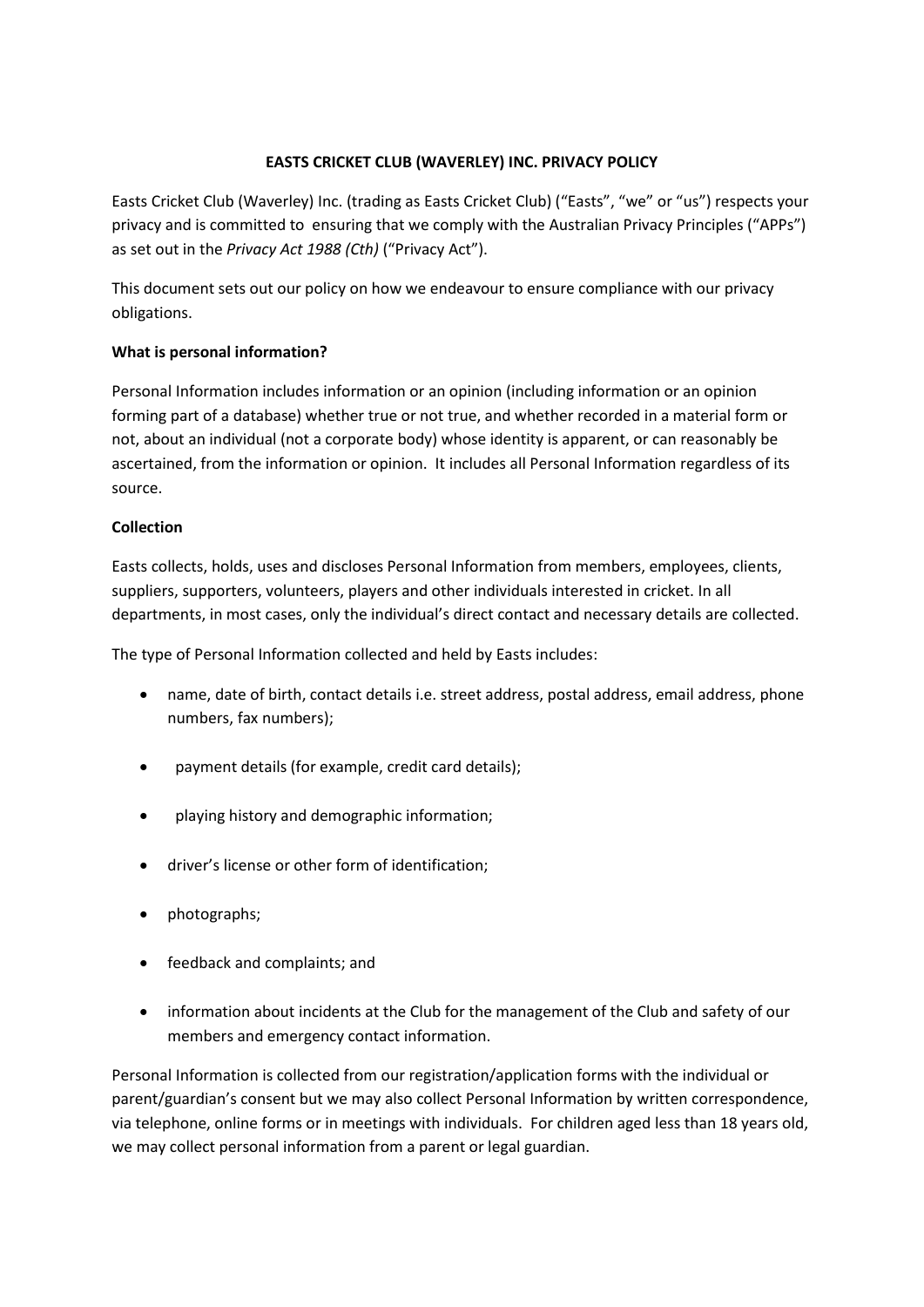We will not collect your Personal Information if it is unreasonable or impracticable to do so and we only collect Personal Information by lawful and fair means without being unreasonably intrusive. You may choose not to provide Personal Information we request and we will respect your choice, however this may result in your ineligibility to receive certain products and services from us. This may include entry to competitions conducted by Easts or inclusion in special development programs or coaching programs administered by Easts.

Sensitive information is a subset of Personal Information. It means information or opinion about an individual's racial or ethnic origin, political opinions, membership of a political association, religious beliefs or affiliations, philosophical beliefs, membership of a professional or trade association, membership of a trade union, sexual preferences or practices, criminal record or health information about an individual.

Generally, Easts will not collect sensitive information. However, it may collect sensitive information in certain circumstances with your consent if the information is reasonably necessary for one or more of Easts' functions or activities.

In certain circumstances, Easts may collect your sensitive information without your consent if:

- the legal compliance exemption applies; or
- a permitted general situation exemption applies in relation to the collection of the information.

In some circumstances, we may also collect information from third parties. This will occur for example when we receive references from members nominating as manager or coach for junior teams. We may also operate Television and CCTV cameras on our premises for the information and/or safety of our members.

## **Why we collect personal information**

We collect personal information to:

- **e** establish and administer your membership with us;
- arrange bookings for our sporting and other events;
- conduct sporting competitions;
- provide, assess and improve our services; and
- communicate with you about products and services which we think may be of interest to you.

The Club may also be required to collect personal information in order to comply with its legal obligations.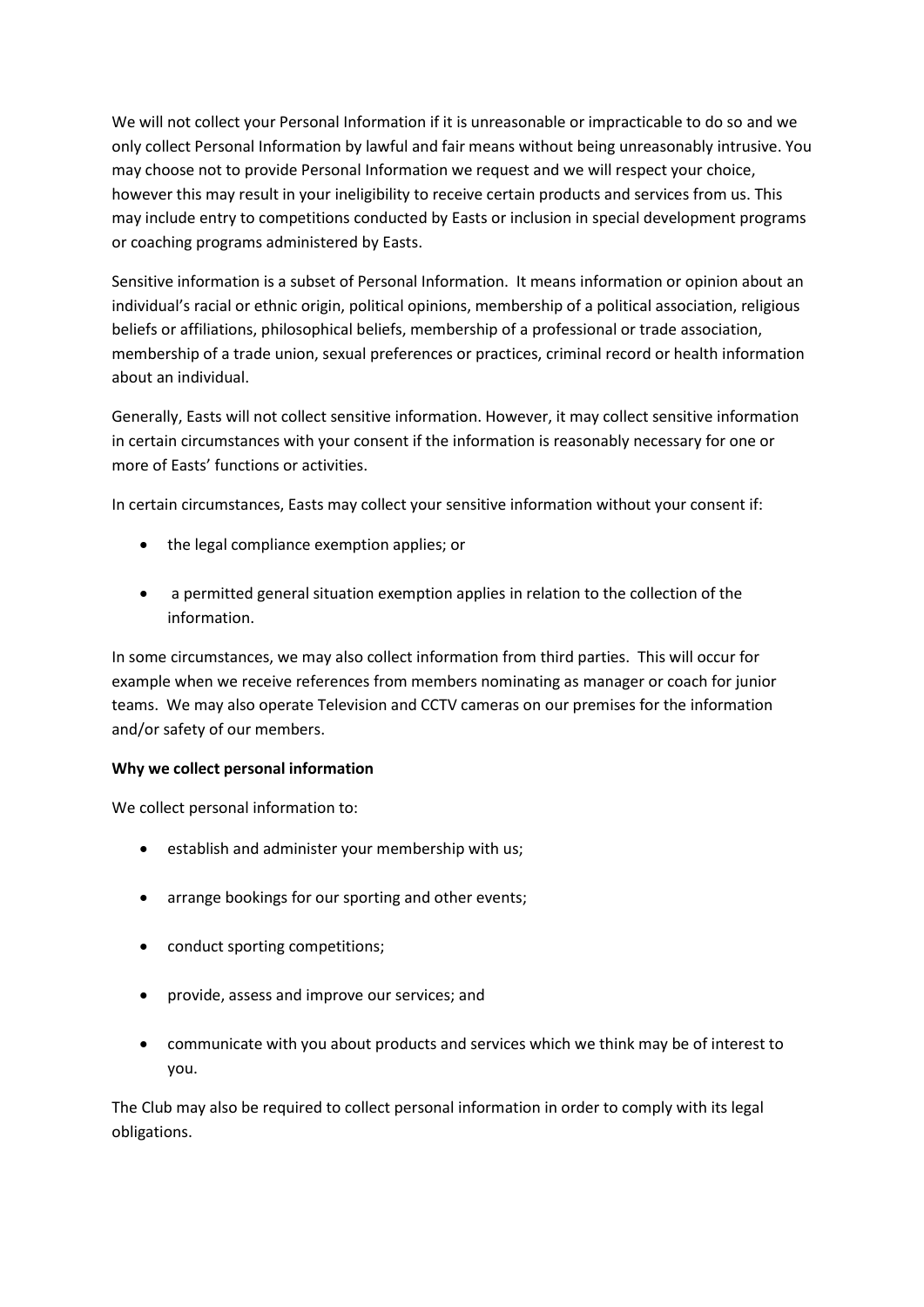### **Use and disclosure of Personal Information**

Easts holds Personal Information about an individual that was collected for a particular purpose (the primary purpose). Easts will not use or disclose the information for another purpose (the secondary purpose) unless you have consented to the use or disclosure of the information or there is an exemption.

# *Definition*

Reasonably related purposes may include, but are not limited to:

- verifying an individual's identity;
- developing, running, administering and marketing competitions, programs, activities and other events relating to cricket and other sports;
- marketing products, services, merchandise and special offers made available by Cricket NSW or our respective corporate partners, licensees, suppliers and sponsors;
- administering and managing our respective websites and providing individuals with access to those websites;
- keeping individuals informed of news and information (such as advanced notice of ticket sales) relating to cricket and other sports, including by distributing newsletters, publications and other communications via various mediums;
- researching and developing new competitions, programs, activities and other events relating to cricket and other sports;
- researching and developing new competitions, programs, activities and other events relating to cricket and other sports;
- researching and developing new products, services and merchandise relating to cricket and other sports; and
- statistical or aggregated purposes which may be related to business planning or some other purposes as required by legislation from time to time.

Easts will only use the information for other purposes if your consent is obtained, or if it is otherwise entitled to do so under the Privacy Act.

Easts will not disclose sensitive information without the individual's consent unless the secondary purpose is directly related to the primary purpose or there is a need to disclose such information in accordance with the Privacy Act.

If you do not wish to receive our newsletters, publications and other communications, you should contact our Privacy Officer (contact details are set out below).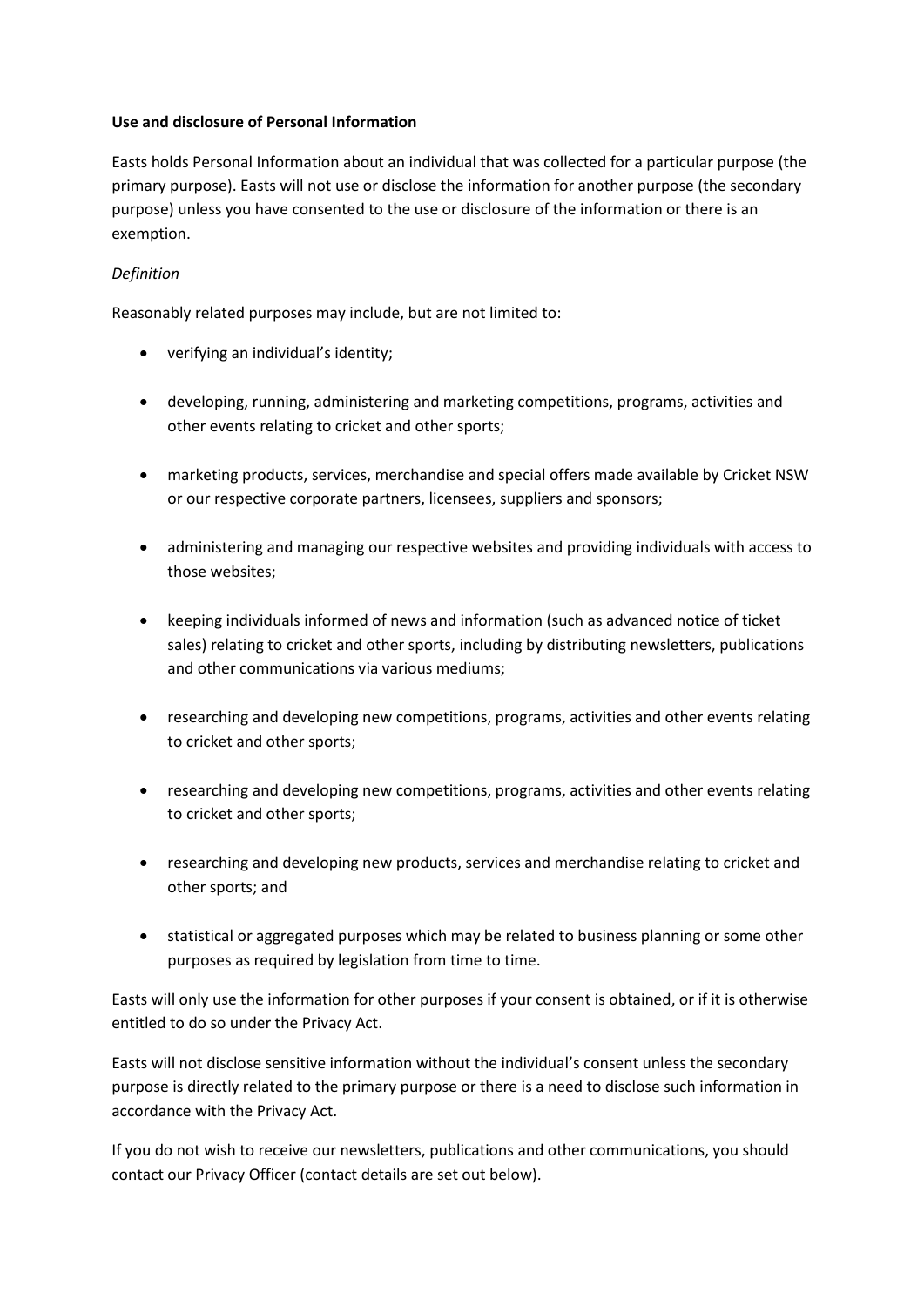Easts may share Personal Information with Cricket Australia and other State and Territory Cricket Associations.

Easts will not sell or trade your details to a third party.

Easts may disclose your personal information to recipients located overseas where it is necessary for you to take advantage of the benefits offered by Easts and associations with which we have a special relationship.

# **Quality control and security of Personal Information**

Easts will take reasonable steps to ensure that the Personal Information Easts uses or discloses is, having regard to the purpose of the use or disclosure, accurate, up to date, complete and relevant.

Easts makes every effort to ensure that the Personal Information it holds is protected from misuse or unauthorised access, modification or disclosure. Security measures include, but are not limited to:

- requiring individuals who handle Personal Information to respect and maintain the confidentiality of that information and the privacy of individuals;
- restricting access to computer systems to authorised persons through the use of user names and passwords. These restrictions also allow Easts to track which authorised persons have accessed records;
- the use of firewalls, intrusion detection devices and virus scanning tools to prevent unauthorised persons and viruses entering Easts' systems; and
- controlling access to physical records and providing secure and storage through the use of physical barriers such as locks.

Personal Information will be retained for only as long as needed to meet the primary purpose for which it was collected or as otherwise required.

Easts will take reasonable steps to protect Personal Information from misuse, interference and loss and from unauthorised access, modification or disclosure.

If Easts holds Personal Information about an individual and it no longer needs the information for any purpose for which the information may be used or disclosed by Easts and Easts is not required by or under an Australian law, or a court/tribunal order, to retain the information, we will take reasonable steps to archive or destroy the information or to ensure that the information is deidentified.

If we receive unsolicited Personal Information, we will determine within a reasonable period after receiving the information whether or not we could have collected the information if we had solicited it. If we determine that we could not have collected the information, we will, as soon as practicable and it is lawful and reasonable to do so, destroy the information or ensure that it is de-identified.

## **Accuracy of Personal Information**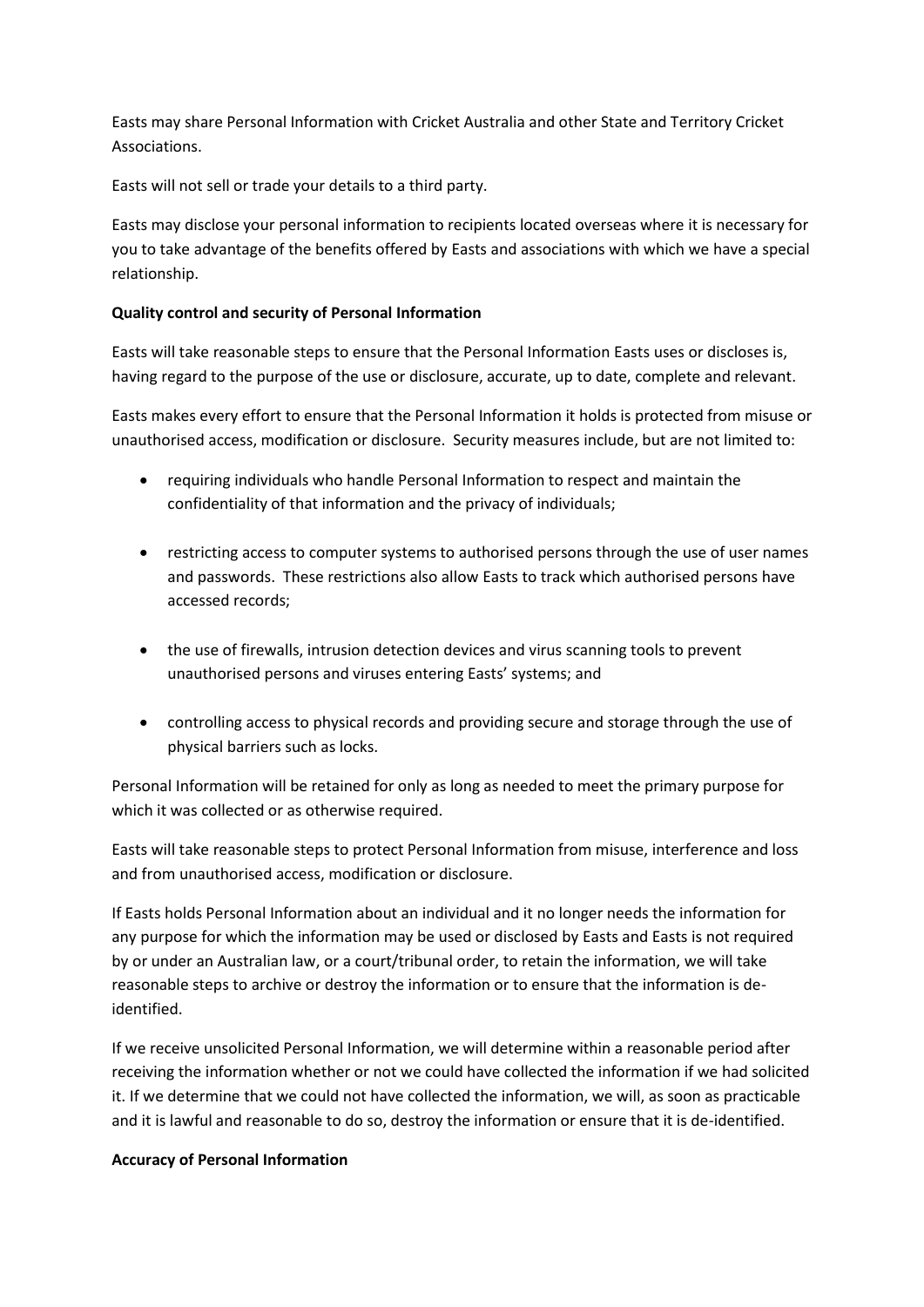Easts will take reasonable steps to ensure that the data collected, used or disclosed is complete and up-to-date and has been obtained directly from you or reputable sources.

If you discover an error in your Personal Information or your Personal Information changes, you notify Easts as soon as possible.

### **Accessing Personal Information**

If Easts holds Personal Information about you, you may request access to the information by contacting the Easts Privacy Officer (contact details are set out below). Easts will respond to the request within a reasonable period. If necessary, Easts may also require you to verify your identity.

Where the request is accepted, Easts may charge you a reasonable fee for providing access to the Personal Information.

Easts is entitled to refuse a request to access Personal Information in particular circumstances including, but not limited to, where providing access would be unlawful or would have an unreasonable impact on the privacy of other individuals.

Easts may not be required to give you information to the extent that:

- it believes that giving access would pose a serious threat to the life, health or safety of any individual, or to public health or public safety;
- giving access would have an unreasonable impact on the privacy of other individuals;
- the request for access is frivolous or vexatious;
- the information relates to existing or anticipated legal proceedings between Easts and you and would not be accessible by the process of discovery in those proceedings;
- giving access would reveal the intentions of Easts in relation to negotiations with the individual in such a way as to prejudice those negotiations;
- giving access would be unlawful;
- denying access is required or authorised by or under an Australian law or a court/tribunal order;
- Easts has reason to suspect that unlawful activity, or misconduct of a serious nature that relates to East's functions or activities has been is being or may be engaged in and giving access would be likely to prejudice the taking of appropriate action in relation to the matter;
- giving access would be likely to prejudice one or more enforcement related activities conducted by, or on behalf of, an enforcement body; or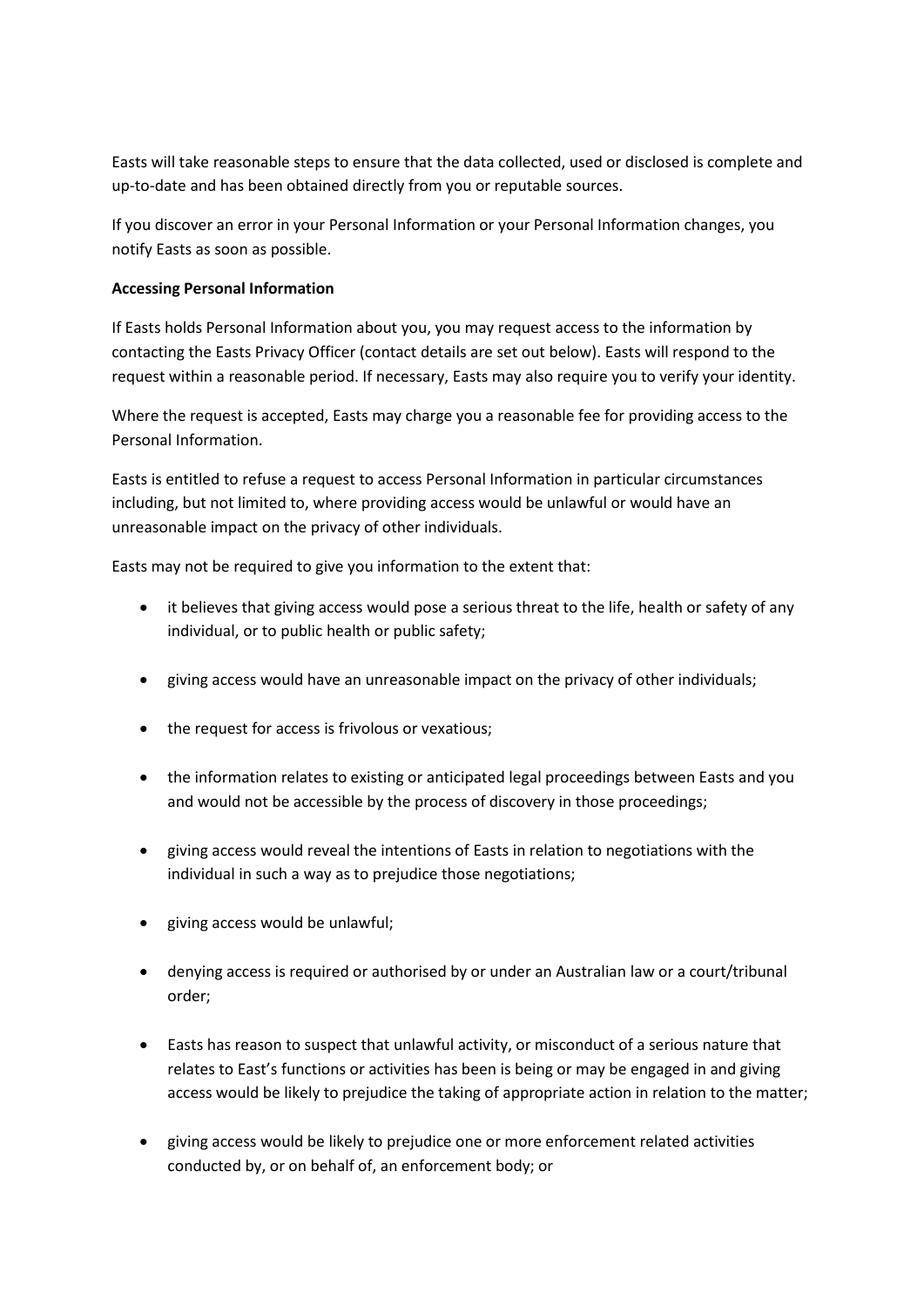giving access would reveal evaluative information generated within Easts in connection with a commercially sensitive decision-making process.

If Easts refuses to give access to the Personal Information because of any of the reasons above, Easts will give you a written notice that sets out:

- the reasons for the refusal except to the extent that it would be unreasonable to do so; and
- the mechanisms available to complain about the refusal.

If Easts refuses to give access to the Personal Information because of above reasons or refuses to give access in the manner requested by the individual, it must take such steps (if any) as are reasonable in the circumstances to give access in a way that meets the needs of the entity and the individual, for example through the use of a mutually agreed intermediary.

### **Correcting Personal Information**

If Easts holds Personal Information about you and either:

- Easts is satisfied that, having regard to a purpose for which the information is held, the information is inaccurate, out of date, incomplete, irrelevant or misleading; or
- you request the Cricket NSW to correct the information,

Easts will take reasonable steps to correct the information to ensure that, having regard to the purpose for which it is held, the information is accurate, up to date, complete, relevant and not misleading.

Easts will respond to such request within a reasonable period after the request is made. Easts will not charge you for making the request, for correcting the Personal Information or for associating the statement with the Personal Information.

If Easts corrects Personal Information about you and Cricket NSW has previously disclosed it to another entity and you request that we notify the other entity of the correction, Easts will take reasonable steps to give that notification unless it is impracticable or unlawful to do so.

If Easts refuses to correct the personal statement as requested by the individual and the individual requests Easts to associate with the information a statement that the information is inaccurate, out of date, incomplete, irrelevant or misleading, Easts will take reasonable steps to associate the statement in such a way that will make the statement apparent to users of the information.

If Easts refuses to correct the Personal Information as requested by the individual, Easts will give the individual a written notice that sets out:

- the reasons for the refusal except to the extent that it would be unreasonable to do so; and
- the mechanisms available to complain about the refusal.